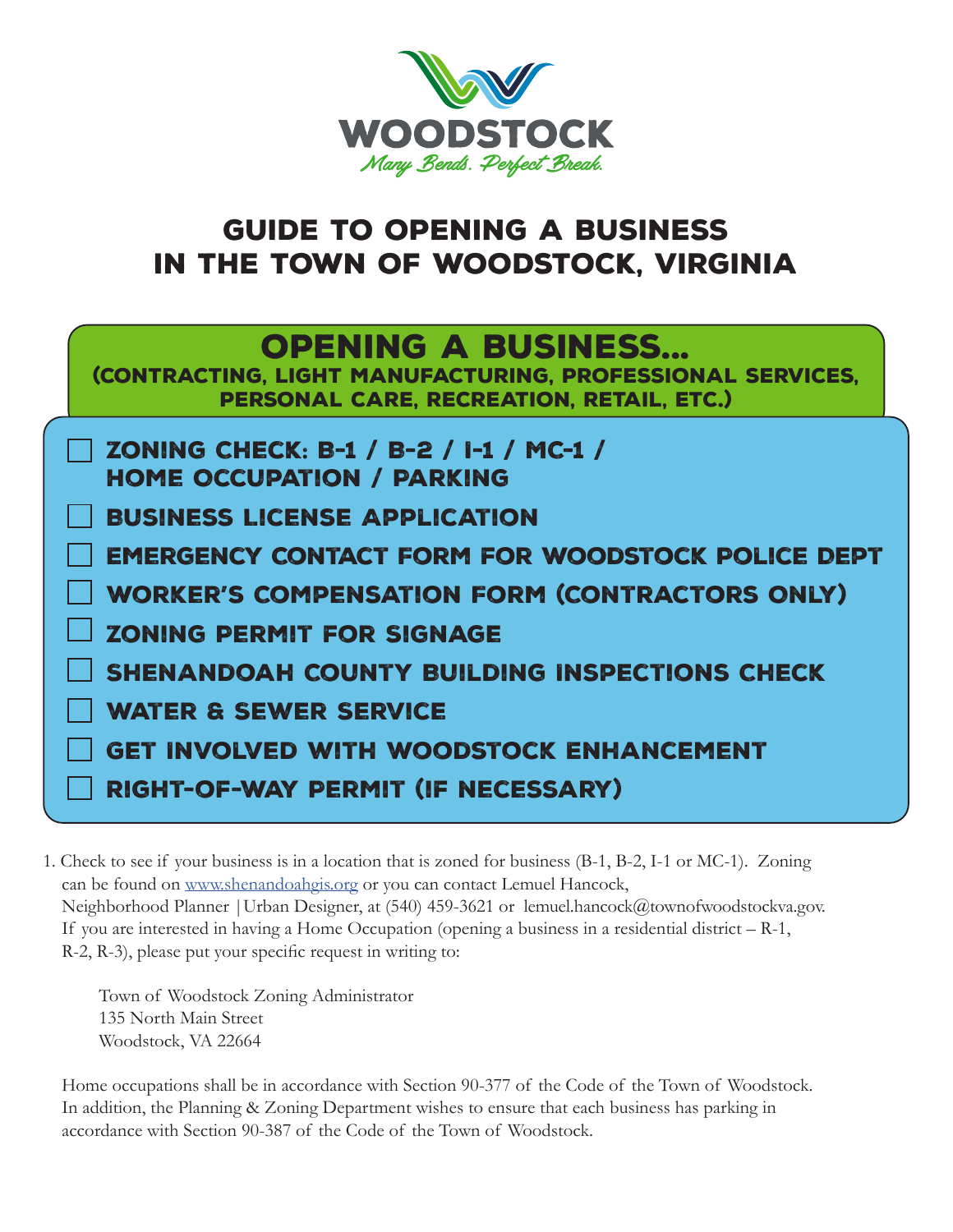2. Fill out a Business License Application. You will need to estimate your gross receipts for the year. Rates are as follows, based on the type of business that you are operating:

\$0.05 per \$100.00 of gross receipts for the Wholesale Merchant \$0.10 per \$100.00 of gross receipts for Contractors \$0.13 per \$100.00 of gross receipts for Retail Merchant/Service \$0.18 per \$100.00 of gross receipts for Professional Service \$250 plus \$5 a day for Peddlers non-perishable items \$50 flat fee Peddlers perishable items \$50 per show for Carnivals/Circuses

3. When you return the Business License Application to the Town Treasurer's office, you will also need to fill out an Emergency Contact form that will go on file at the Police Department. Contractors will need to fill out a Worker's Compensation form to be kept on file.

5. Fill out a Zoning Permit for Signage. The Zoning Permit processing fees are as follows:

- Signs Less Than 10 Square Feet in Size - \$50.00

- Signs Greater Than 10 Square Feet in Size - \$100.00

6. If there are structural or electrical components to signage, contact Shenandoah County Building Inspections Department at https://shenandoahcountyva.us/building-inspection/ or (540) 459-6185.

7. Please contact the Town Treasurer's office to begin water and sewer service in your name. If you are renting a building for your business, you will need to pay a deposit that is refundable less usage when you are ready to take it out of your name or move to a different location. If you own the building where your business will be going, please call the Town Treasurer in order to provide specific information for your account.

8. Get Involved! Contact Katie Mercer, Director of Marketing and Events, at 459-3621 or katie.mercer@townofwoodstockva.gov to find out what Woodstock is doing for businesses and how your business can become involved in what can be described as a "synergistic" business environment. Woodstock Enhancement (WE) exists to help serve and educate our business community with initiatives including business and product promotions to educational seminars on customer service, marketing, etc.

9. If space permits, the Town encourages businesses to enhance their location with planters, outdoor seating, displays and sandwich board signs (for downtown businesses that do not have freestanding signage). Frequently, these items must be located on sidewalks (Town or VDOT right-of-way) and require a Right-of-Way Permit to ensure accessibility for pedestrians and those on wheels. The Right-of-Way Permit does not require a processing fee.

## Continue for Food & Beverage, Hospitality, and cigarette sales

<sup>4.</sup> If you have any questions regarding Business Licenses, please contact the Town Treasurer's office at (540) 459-3621 or townoffice@townofwoodstockva.gov.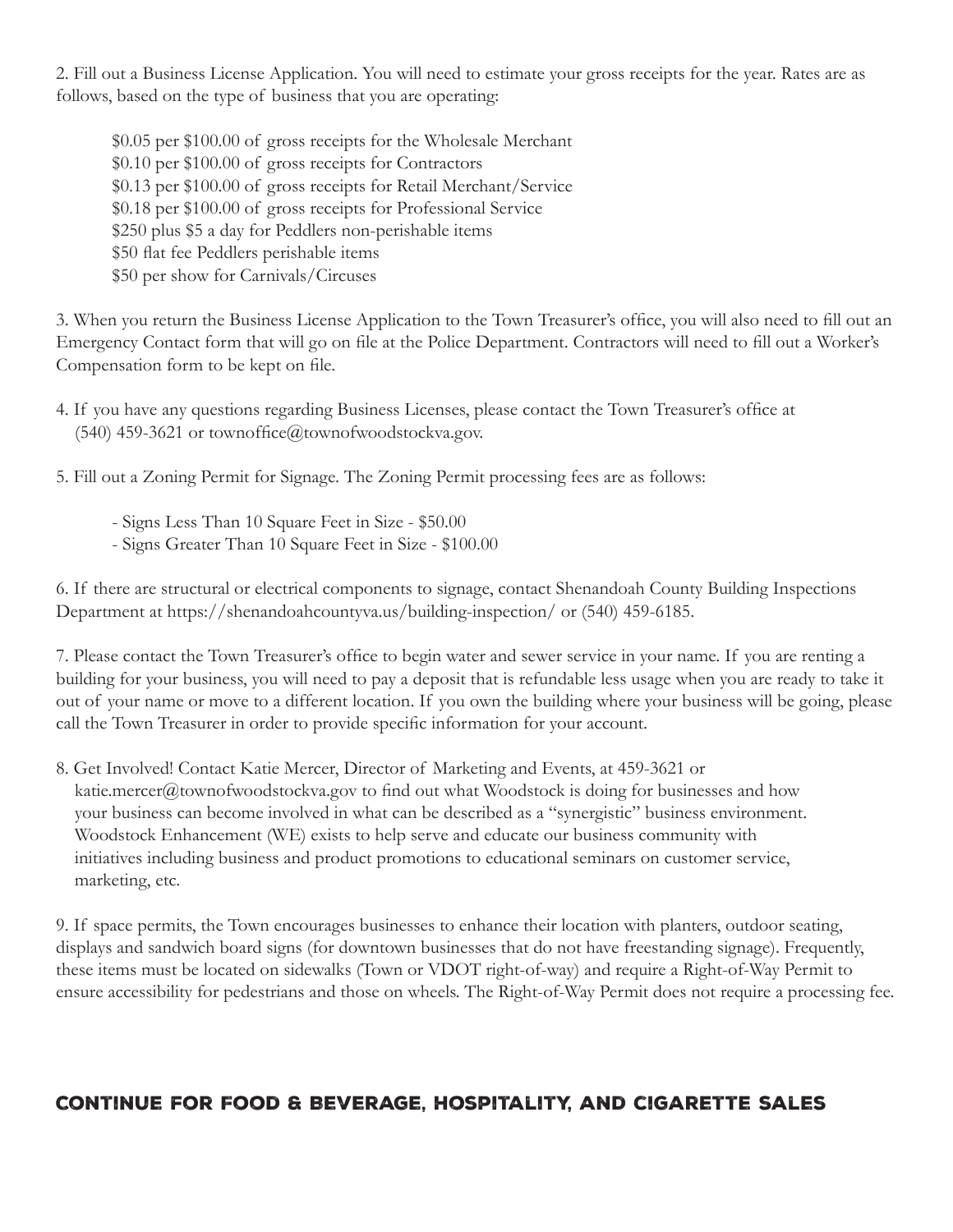## Opening a Food & Beverage Business...

| ZONING CHECK: B-1 / B-2 / I-1 / MC-1 /                  |
|---------------------------------------------------------|
| <b>HOME OCCUPATION / PARKING</b>                        |
| <b>BUSINESS LICENSE APPLICATION</b>                     |
| <b>EMERGENCY CONTACT FORM FOR WOODSTOCK POLICE DEPT</b> |
| <b>ZONING PERMIT FOR SIGNAGE</b>                        |
| SHENANDOAH COUNTY BUILDING INSPECTIONS CHECK            |
| <b>WATER &amp; SEWER SERVICE</b>                        |
| <b>GET INVOLVED! WOODSTOCK ENHANCEMENT</b>              |
| RIGHT-OF-WAY PERMIT (IF APPLICABLE)                     |
| <b>MEALS TAX FORMS</b>                                  |
| FOG PROGRAM PACKET - GREASE TRAP/                       |
| <b>INTERCEPTOR CHECK</b>                                |
| SHENANDOAH COUNTY HEALTH DEPARTMENT CHECK               |
| BEER, WINE AND LIQUOR SALES (IF APPLICABLE)             |

1. Abide by all of the above guidelines for starting a business.

2. Any business serving food to the public shall pay six percent (6%) meals tax. Meals Tax is due by the 20th of each month and is based on the gross receipts of the previous month. A ten percent (10%) penalty is added for late taxes. The Town of Woodstock has Meals Tax Forms that can be obtained at the Municipal Office or can be mailed to your mailing address. Please contact the Town Treasurer's office at (540) 459-3621 or townoffice@townofwoodstockva.gov.

3. The Town of Woodstock operates a Fat, Oil & Grease (FOG) inspection program to proactively avoid harmful contributions to the sewer system which can cause negative environmental problems. A grease interceptor or trap shall be installed at any location that involves food preparation. There are several private companies that haul grease from business locations or maintenance can be ensured by the business itself. Please contact Mr. Bill Ryan, Wastewater Treatment Plant Chief Operator, at (540) 459-4436 or

bill.ryan@townofwoodstockva.gov for additional inspection information.

4. Check with Shenandoah County Health Department for health standards at www.vdh.virginia.gov/lord-fairfax/district-offices/ or (540) 459-3733.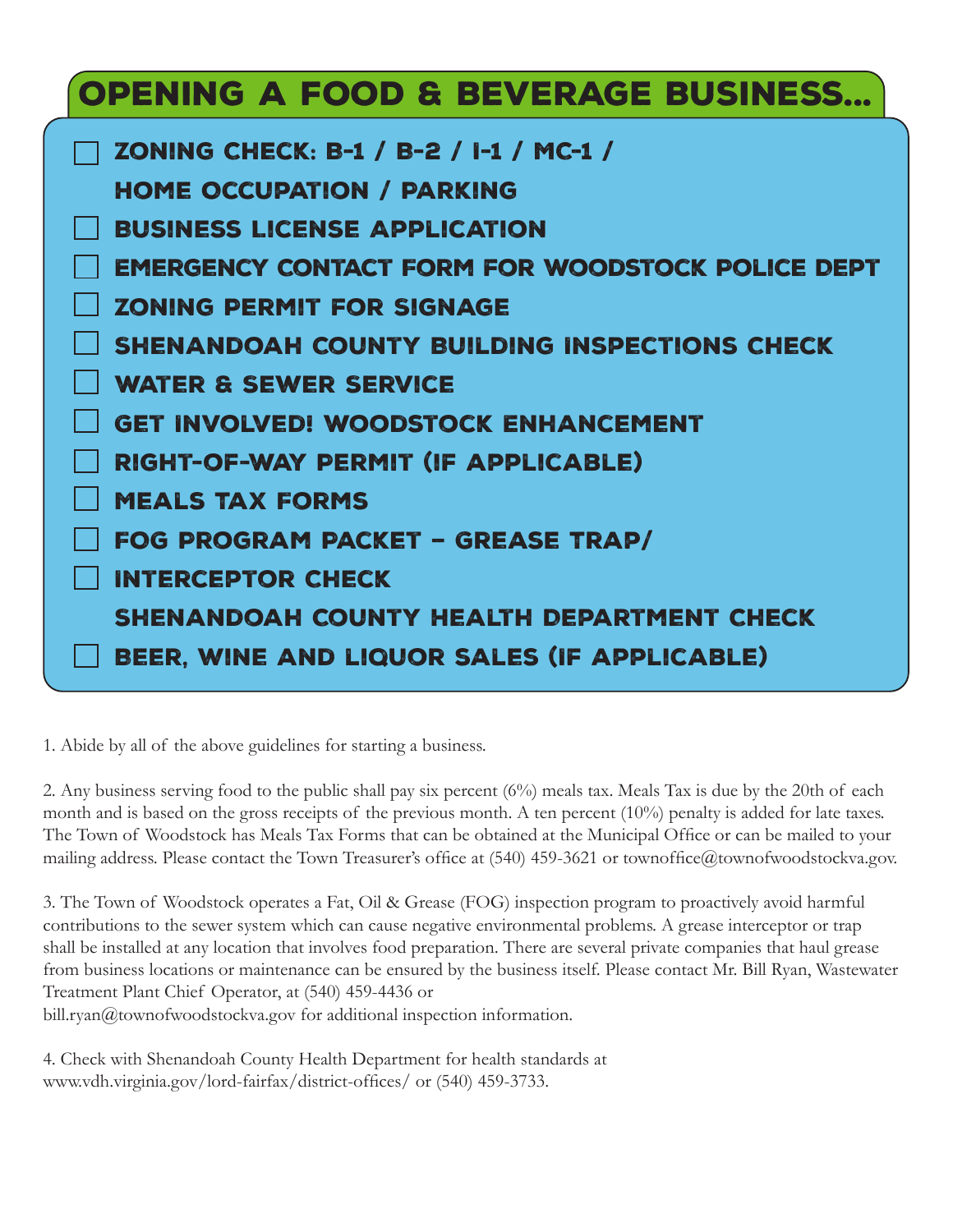5. For restaurants selling beer, wine and liquor, the following license tax applies: Wholesale Beer License - \$75.00/year Wholesale Wine Distributor's License - \$50.00/year Retail On-Premises Wine and Beer License for hotel, restaurant or club - \$37.50/year Retail Off-Premises Wine and Beer License - \$37.50/ year Retail On-Premises Beer License for hotel, restaurant or club - \$25.00/year Retail Off-Premises Beer License - \$25.00/ year Mixed drink service for each restaurant with a seating capacity for 50-100 people - \$100/ year Mixed drink service for each restaurant with a seating capacity for 100-150 people - \$175.00/ year Mixed drink service for each restaurant with a seating capacity of more than 150 people - \$250.00/ year Mixed drink service for each caterer - \$250.00/ year Mixed drink service for special events - \$10.00 for each day of each event

Beer, wine and liquor sales shall be incorporated in monthly meals tax gross receipts. The yearly fee specified above is paid for on the yearly business license.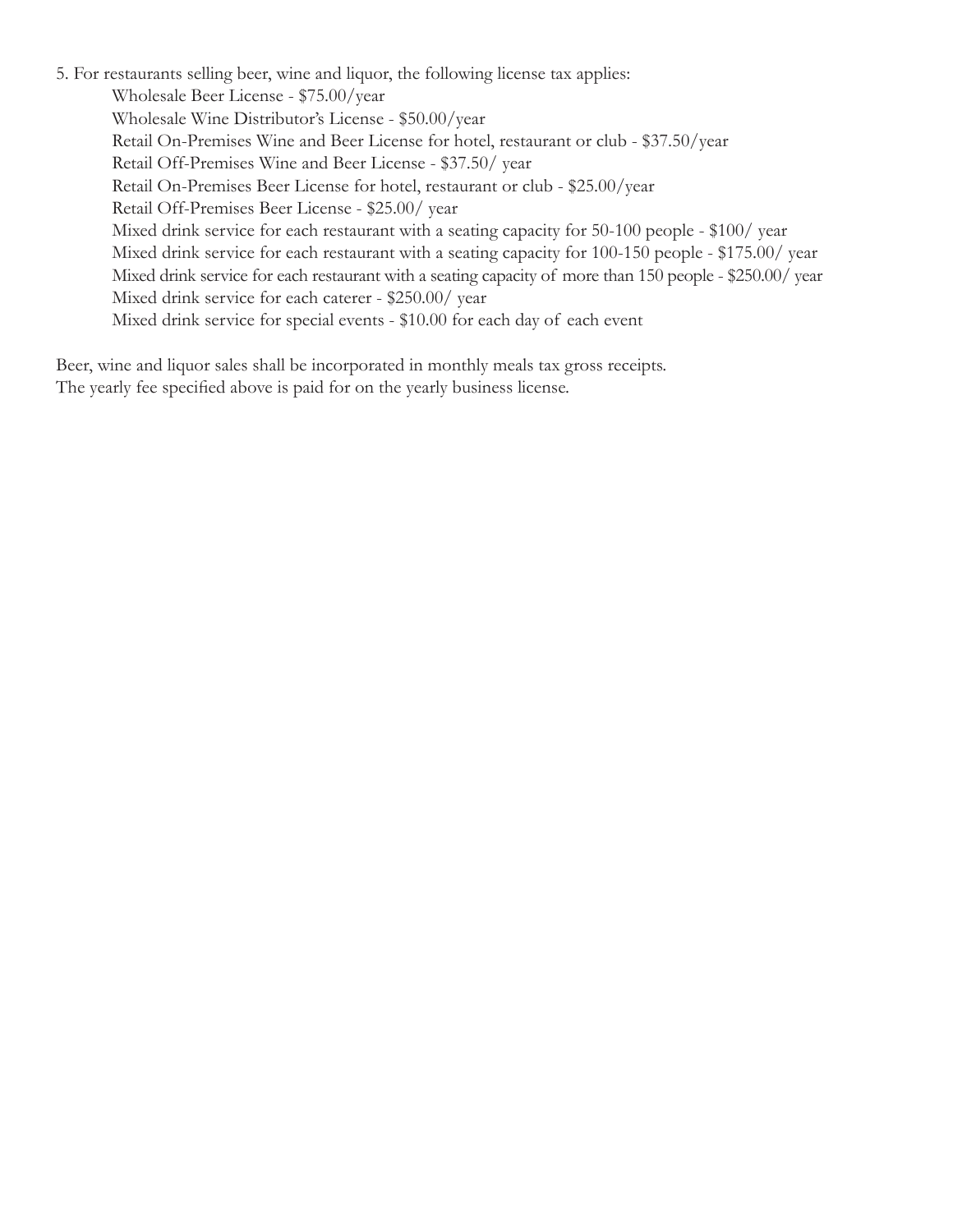| <b>OPENING A HOSPITALITY BUSINESS</b>                |
|------------------------------------------------------|
| ZONING CHECK: B-1 / B-2 / I-1 / MC-1 /               |
| <b>HOME OCCUPATION / PARKING</b>                     |
| <b>BUSINESS LICENSE APPLICATION</b>                  |
| <b>EMERGENCY CONTACT FORM FOR WPD</b>                |
| <b>WORKER'S COMPENSATION FORM (CONTRACTORS ONLY)</b> |
| <b>ZONING PERMIT FOR SIGNAGE</b>                     |
| SHENANDOAH COUNTY BUILDING INSPECTIONS CHECK         |
| <b>WATER &amp; SEWER SERVICE</b>                     |
| <b>GET INVOLVED! WOODSTOCK ENHANCEMENT</b>           |
| RIGHT-OF-WAY PERMIT (IF APPLICABLE)                  |
| <b>LODGING TAX</b>                                   |

1. Abide by all of the above guidelines for starting a business.

2. Any business providing lodging shall pay five percent (5%) of its total monthly gross receipts for the lodging tax by the 20th of each month. The penalty for late lodging tax is ten percent (10%). The Town Treasurer's office has Lodging Tax Forms that are available at the Municipal Office or that can be mailed to your mailing address. Please contact the Town Treasurer's office at (540) 459-3621 or townoffice@townofwoodstockva.gov.